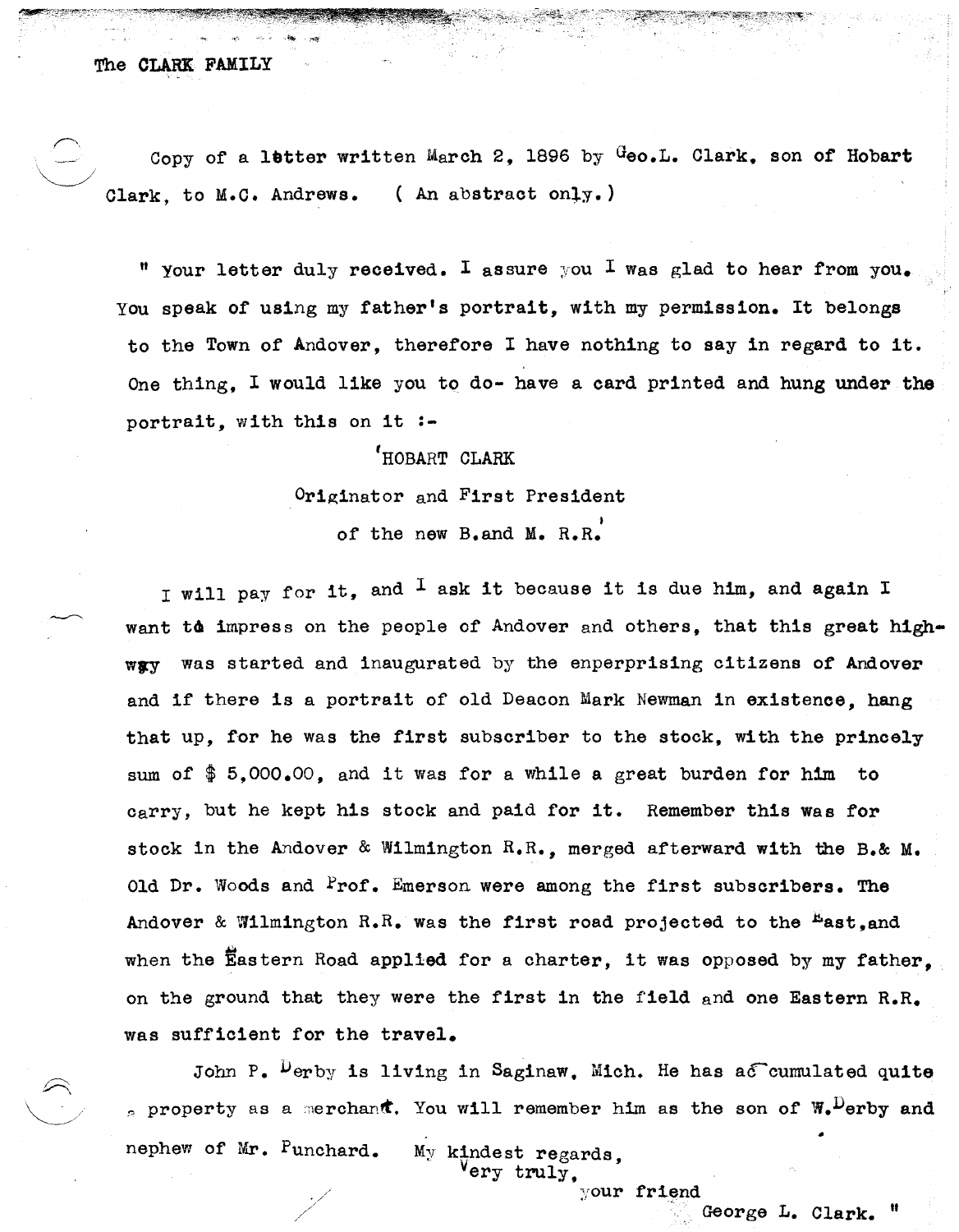### OF ANDOVER

'" **"\*** 

JONAS (1) CLARK ancestor of an Andover line of Clark family, was an elder in Cambridge, where he lived with his wife, Sarah. He was born 1620,  $\texttt{A}$ t the death of Sarah, he took for a 2nd wife, Elizabeth Clark, on July 30 c age 41, of the same year. She died on March 21,  $1673/$  and he married 3rd., in August (19,1673) of that year, Elizabeth Cook. The children were :-Jonas  $(2)$ , b. -  $\cdot$  ; of Charlestown; m. 1st, Susanna Bennett, dau. of Richard Bennett and lst wife, Sybil, b.  $Feb.2,1651$ ; (he is often given as the father of  $Kev$ . Tom. but is really the brother.) Timothy(2), b. 1657; son of the 2nd wife; Capt.; of Cambridge and Boston;-1702<br>-Thomas(2), b.1653 ; d. 1704 at Chelmsford; m. 1st Mary---; m. 2nd./Eliza beth Whiting, dau. of Rev. Bamuel Whiting of Billerica and wife, Dorcas Chester; Thomas was a Rev.; Elizabeth d. 1702. Samuel  $(2)$ , b.  $-$  ; lived in Concord 1686. Rev. Thomas(2) Clark and 1st wife Mary, in Chelmsford, had: Jonas(3), b.Dec.20, 1684; m. Elizabeth Richardson, daughter of Ezekiel and wife Mary (Bunker), b. 1692. Thomas  $(3)$ , b. Sept. 28, 1694. Lucy  $(3)$ , ; m. William Tyng. Elizabeth (3) Dec.11,1700y.m. John Hancock; North Cambridge. by 2nd wife, Elizabeth Whiting:-Timothy(3) b.(said record) April 29,1702; error-possible, 1703 or  $4.$  He m.

Elizabeth Abbott of ANDOVER, 1739; went to Pelham, N.H. 1772;letter from North Church; she was dau. of Ebenezer Abbott and w. Eliz. abeth Tucker, b. 1719. Abigail(3), b. Jan.28,1705j after father's death; lived in Boston.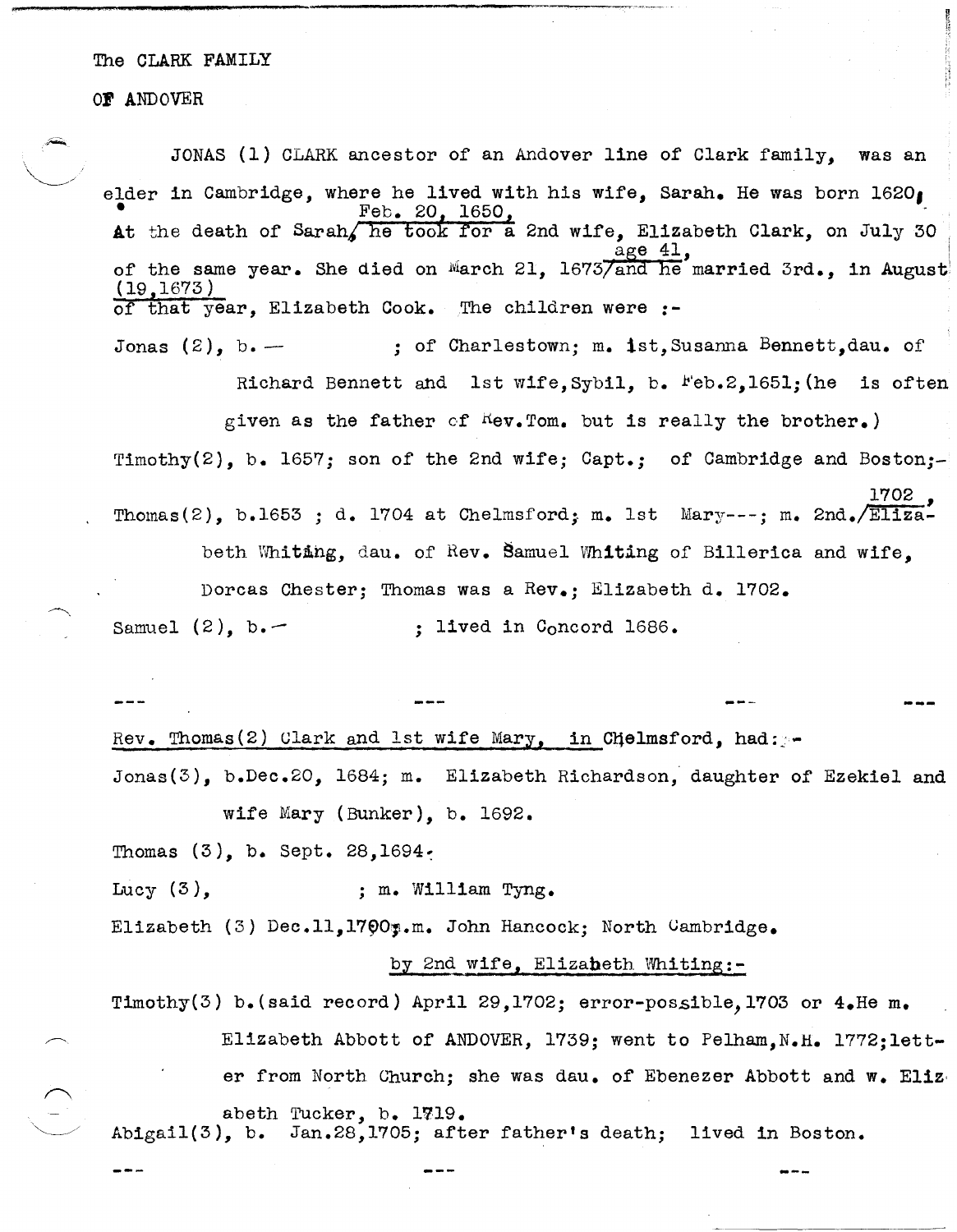The CLARK FAMILY  $-2-$ 

Jonas(3)Clark(Rev. Tom(2) J<sub>o</sub>nas(1) and wife Elizabeth Richardson,had:-Timothy(4), b. June 25,1711; d. 1792; left estate to relatives: either unm. or childless at death.  $\Box$ Elizabeth (4) d. 1792; non compos: d. before Timothy, and when the estate was settled her possessions were added. Thomas(4), b. Aug. 24, 1713; d. 1753; m. Mary---. k kipi Lucy (4) ; m. Jonathan Richardson. Mary  $(4)$ , b. June 5, 1711; m. a Mr. Hildreth. Jonas (4), b. about 1715; d. in Chelmsford 1745; m. Annie Frye of ANDOVER, *11741.*  Jonas(4) Clark(Jonas(3) Rev.Tom(2) Jonas(1) and wife, Annie Frye, had:-Isaac  $(5)$ , b. 1743 ; in Chelmsford. Bunker  $(5)$ , b. 1744.  $\qquad$ ; "  $\qquad$ ; mentioned in will of uncle Tim.

 $--e--$ Thomas(4) Clark(Jonas(3) Rev.Tom(2) Jonas(1) and wife, Mary, had:-Oliver(5), b. 1741; try Mansfield,Conn. Manyles of the Connecticity Thomas  $(5)$ , b. 1743; m. Lydia ---

Thomas(5) Clark(Tom(4)Jonas(3)Rev.Tom(2) Jonas(1)  $_{\text{Apd}}$  wife,Lydia---,had:-(was she Parker or Rogers?) Timothy (6), b. 1768; m. Molly; were in Tewnsbury, 1795; had:-Timothy(7), b. 1795. James (7), b. 1797. (more children-page 3.) Lydia (6), b. 1770. Mary (6), b. 1772. Elizabeth  $(6)$ , b. 1774 Jonathan  $(6)$ ,  $b.1776$ ; did he have a wife, Pamela,1815?

Rhoda (6), b. 1778;d. 1797 Oliver(6), b.1779, 1794.<br>
Sally(6), b. 1781;d. 1794.<br>
Jerre(6), b. 1783 Andrew (6), b. 1786 Rebecca (6), b. 1788

 $\tilde{\mathbf{r}}$  ,  $\tilde{\mathbf{r}}$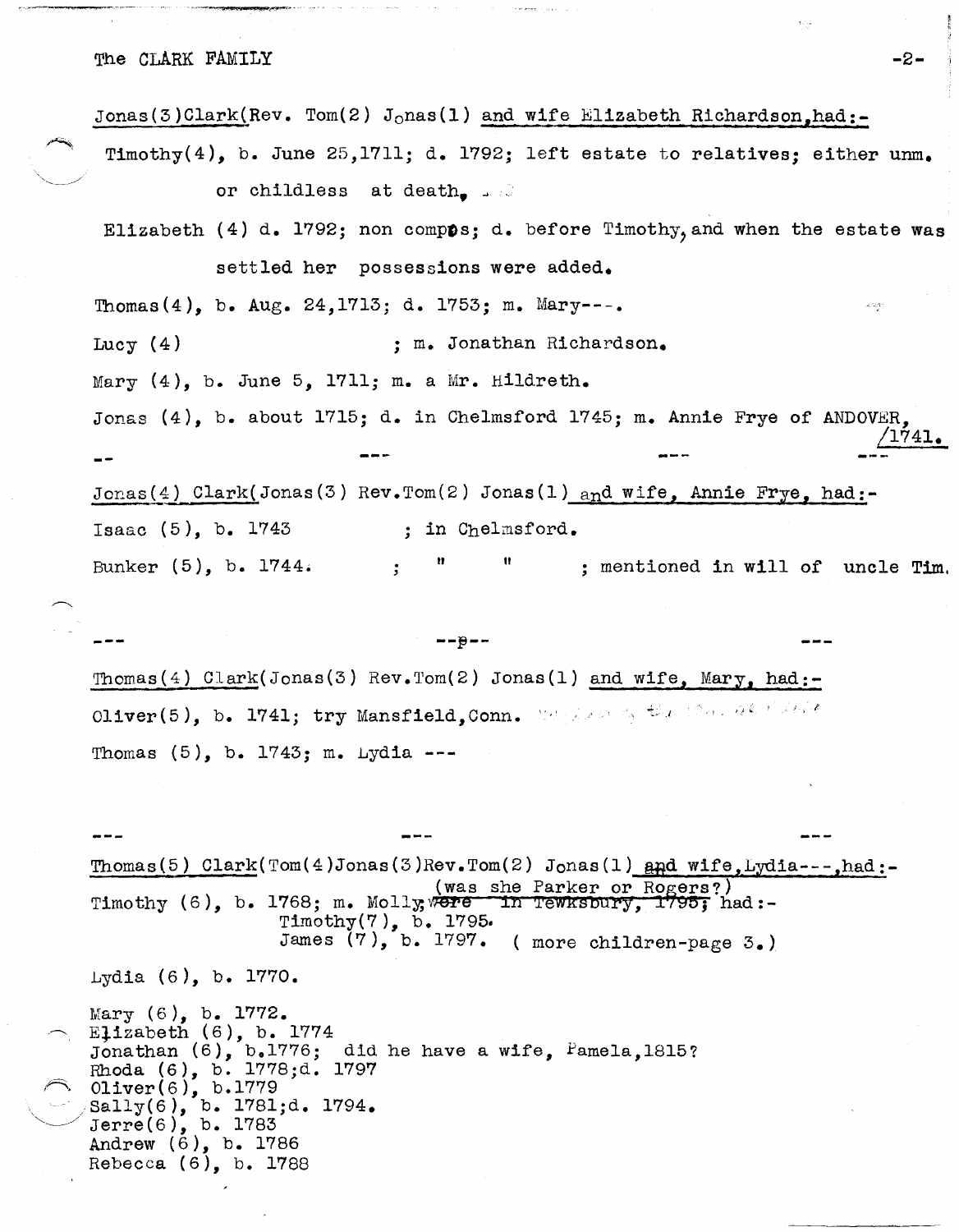| $\mathcal{T}1\n\dots\n\text{t}(6)$ Clark(Tom(5)(4)Jonas(3) Rev.Tom(2) Jonas(1) and wife, Mary, had:- |  | TEWKSBURY |  |
|------------------------------------------------------------------------------------------------------|--|-----------|--|
|                                                                                                      |  |           |  |
| Mary $(7)$ , b. 1791                                                                                 |  |           |  |
| $Tom(7)$ 1793                                                                                        |  |           |  |
| Timothy $(7)$ , b.1795                                                                               |  |           |  |
| Parker $(7)$ , b. 1794                                                                               |  |           |  |
| James(7), b. 1797                                                                                    |  |           |  |
| Sarah Rogers (7), b. 1798                                                                            |  |           |  |
| Rhoda $(7)$ , b. 1800                                                                                |  |           |  |
| Joel Rogers $(7)$ , b. 1804                                                                          |  |           |  |
| Nancy (7), b. 1812.                                                                                  |  |           |  |

 $\texttt{Pimothy}(3)$  Clark(Rev.Thomas(2) Jonas(1) and wife, Elizabeth Abbott,had:.  $Timothy(4)$ , bapt. No. Church April 1746; b. 1740 Elizabeth  $(4)$ , b. 1740; a twin $(?)$ ; died 1747 I John (4) ! d. 1744. John (4), 2nd., b. 1744; m. Jane---; went to Brookfield before  $1777$ . Elizabeth (4) 2nd., bapt. No. Church 1748; m. Ben Frye 1767; Pelham and Sarah (4),  $b^{'}$ . 1749. I Nashua 1777; he d. 1778., of small-pox; was a Marine in War. 1777, Thomas(4), b. Jan, 24, 1752; d. here Jan. 12, 1811; m. /Martha, widow of Eph. Swan,-daughter of John Farrington and w.Sarah Hollis. Ebenezer  $(4)$ , b. 1753; Pelham.  $\texttt{Thomas}(4)$  Clark(Timothy(3) Rev.Tom(2) Jonas(1) and wife, Martha Swan,had:-Ezra  $(5)$ , b. Sept. 20,1781; m. Hannah Chandler, Oct.6,1805;dau.of Zeb And

wife Lucy,-b. June 17,1787; he d. Oct.25,1812; she m. 2nd John Barnard, b. 1788; she d. Aug. 29,1826 in Andover.

-3-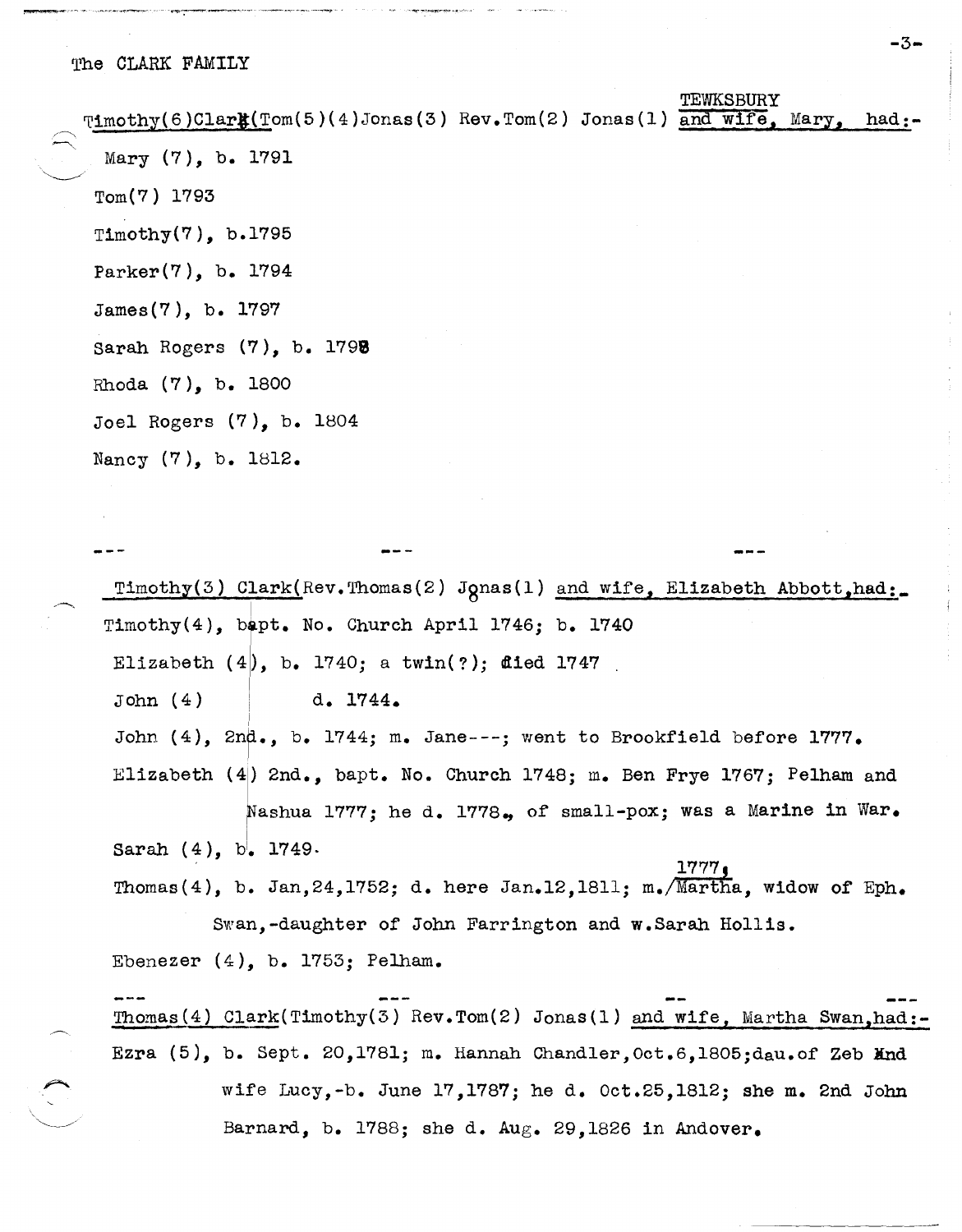The CLARK FAM ILY  $-4$ -

 $\rightarrow$ '-

Ezra (5)  $Clark(Tom(4)Tim(3) Rev,Tom(2) James(1) and wife,Hannah Chandler,had:$ Ezra (6), b. Dec.28,1805; lived in North Andover; a farmer; m. Persis Hemmenway.

Thomas (6), b. June 17, 1807; housepainter; lived in west Andover; Deacon of  $b. Nov. 14$ Free Church; d. Feb. **5**,1875 ; m. Sarah Ann Osgood, daughter of Sam<sup>1</sup>1 Osgood and wife Lydia Noyes; she d. March 31,1864; he m. 2nd.,Dorcas, daughter 6f James Abbott.

Zebadia (6), b. Aug. 8,1809; lived in Methuen near Pelham line.

~,- Thomas(6) Clark(Ezra(5) Tom(4)Tim(3)<sup>K</sup>ev.Tom(2) J<sub>o</sub>nas(1) and Sarah A.Osgood,had  $-Jerre(7)$ , b.1844; in Amdover; kept P.Academy boarders on the Hill. Joseph J. (7). b. 1848; travelling salesman. Sarah Frances  $(7)$ , b. 1842. Emma (7)b. 1855; d. May 28,1876. Thomas Henry,  $(7)$ , b. 1832; d. Feb.11, 1839. Eliza Ann  $(7)$ , b. and d. at 15 mo. Aug. 25,1835. son  $(7)$ ,  $d \cdot \mathbf{y}$ . Abby Ann (7), b. 1837 nenry Newton(7), b. 1839; d. Nov. 27,1840 Eliza Osgood  $(7)$ , died Sept.9,1805. Frederick (7), b. 1851; d. Aug. 19, 1853. Elizabeth(4) Clark(Timothy(3) and husband, Ben Frye, had:- Persis (5), b. 1769; bapt. Oct.8. Patty (5), b. April 5,1772. Nathe (5), b. June 12,1774 Betty  $(5)$ , b. May 4, 1777.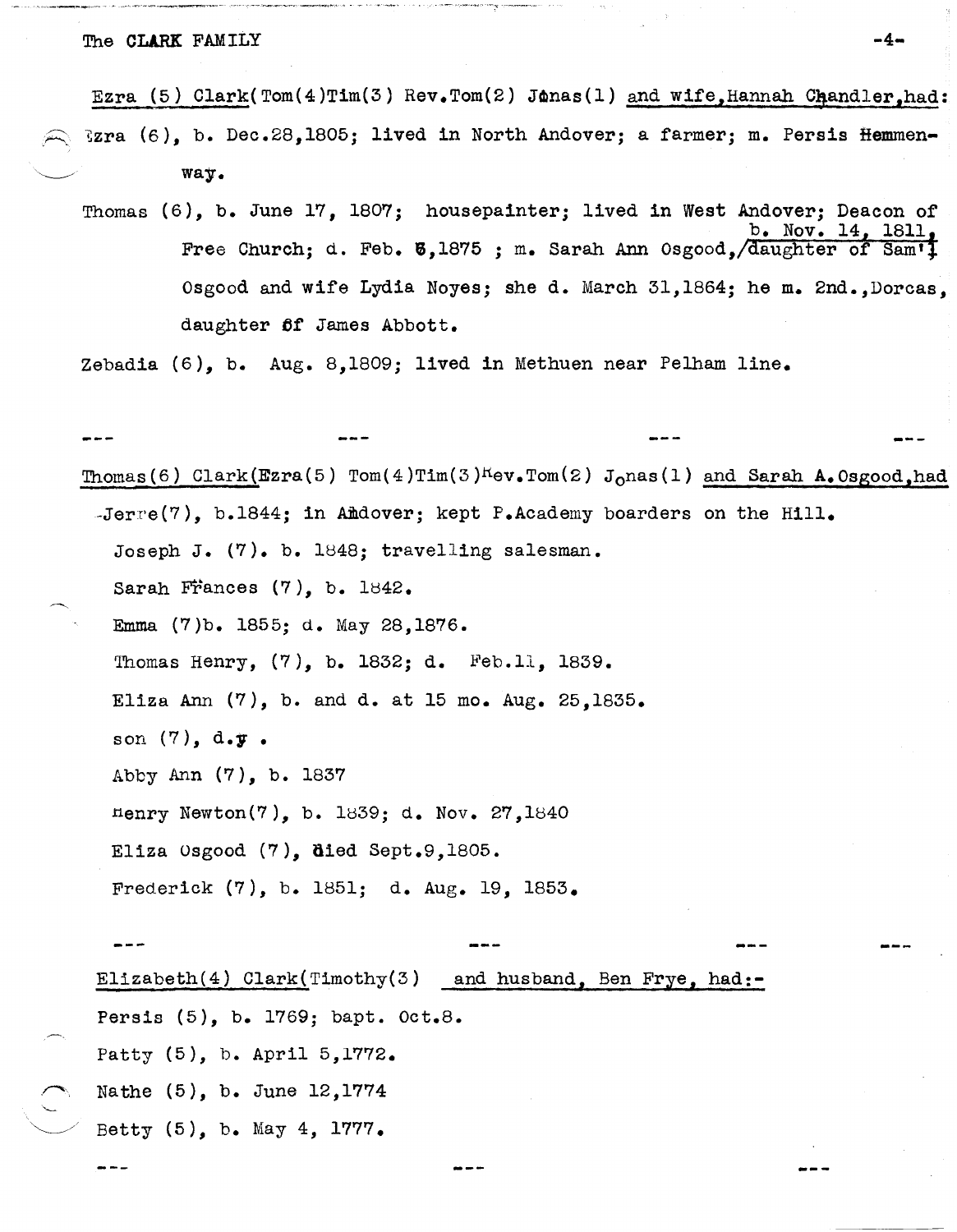--'----------------------------------,---------------

 $\,\times\,$  ,  $\,\times\,$ Höbart Clark, Esq. of ANDOVER, came from the line of Rev. Peter Clark.  $b$ . May.  $3^{\circ}$ , 1730, pastor at Danvers, who died there 1768. His son, Samuel Clark, father of Hobart, married Dorothy Hovey, daughter of Deacon Joseph Hovey of Boxford and his wife. Rebecca Stickney. The Hovey family lived 1 mile north of the  $\frac{1}{2}$ . church in Boxford. Datothy, b. December 20, 1744, died Aug. 25,1831. She m. Deacon Bam Clark, and they moved to Sterling, Mass, where he died June 21, 1816. Their children were :-

William, b. 1776; lived in Pittsford and Utica, N.Y.; Capt. in War of 1812. Hovey, b. 1778; lived in Sterling on homestead.

Hobart, b. July 11, 1780; m. Elizabeth, daughter of Wm. Farwell and wife, Elizabeth Smith of Tyngsboro; came from Leominster to North Andover; in 1827 bought the Plato hames place and came to Andover; died here.

Rebecca, b. May 17,1783; d. 1837,unm.

Sarah, b. l785;lived in Sterling.

Ivory, b. Amos Joseph Thomas daughter Lois ; m. a Peabody of Boxford; settled there. ;m. ; lived in Salem; was Maj.General in Militia. ; lived in Boxford; m. a daughter of Jos. Porter. ; lived in Portland, Me.; no ch.<br>: m. a Mr. Cross; lived near Portland.  $m_e$  a Mr. Perley;  $\begin{array}{ccc} \text{m} & \text{m} & \text{m} \\ \text{m} & \text{m} & \text{m} \\ \text{m} & \text{m} & \text{m} \end{array}$ : m. a Mr. Gage:

Hobart Clark built for his occupation, a three story house on Prospect Street, North Andover. He planted, at the time, just opposite the old graveyard at the centre, four elm trees. Three of these are still flourishing and a shoot has sprung up from the roots of the 4th. He is buried in the old yard and has no stone, but the elms are his monument.

After he came to Andover to take his residence on the pld Plate Eames place, the No. Andover home was bought by Davis and Furber and moved down to Cheneyts Corner, to be used as a tenement house.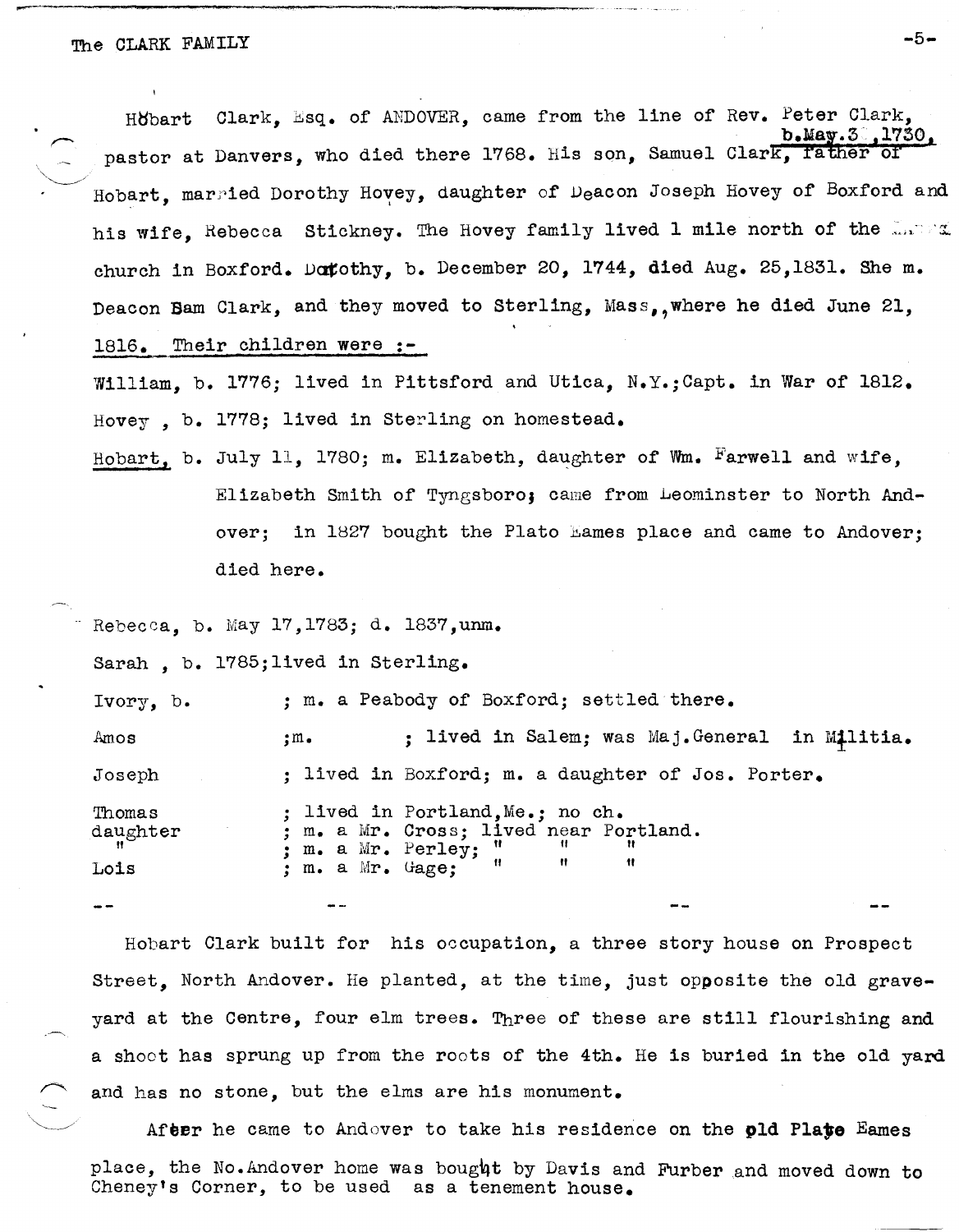# The CLARK FAMILY -6-

Mr. Clark was P.M. here for many years. and was the first president of the B. and M. R.R. I saw his son. Major George Clark, one day on the electric car.

From a gravestone I got the records:b. in Boston, George Hodges Clark, age 2.. March 17, 1860, son of Joseph and Lydia. James Farwell Clark, age 2, Nov.27,1863, b. in Boston, of J<sub>o</sub>seph and Lydia.

Evidently Joseph was son of old Hobart.

## ####

#### STRAY LINES OF THE CLARK FAMILIES

John Clark and his wife, Mary of Andover( maybe a Scotch line here 1730,had: John, b. 1734} d. 1738 James, b. 1736. John, 2nd.,b. 1738; did he m. a Jenny--- before 1775, at 37?  $--- (2)$ John Clark(above ) and wife Jenny, had:-Ieaac(3) b. 1775 Betty (3), b. 1777. Jeremiah (3) d. 1'78'7

capt. Samuel Clark, b. 1747; d. 1824. Maybe he had a son Sam, Jr., who m. July 13,1'793, Elizabeth Russell Foster, dau. of Gideon Foster and Eliz. Russell. They had:-  $Sam(3)$ Gideon Foster(3) Thomas Russell(3) Elizabeth(3) Pamela (3) John T.  $(3)$  $\texttt{Warren}$  (3) Hannah (3) The left Andover and went to Bedford; then to Westchester Co.N.Y.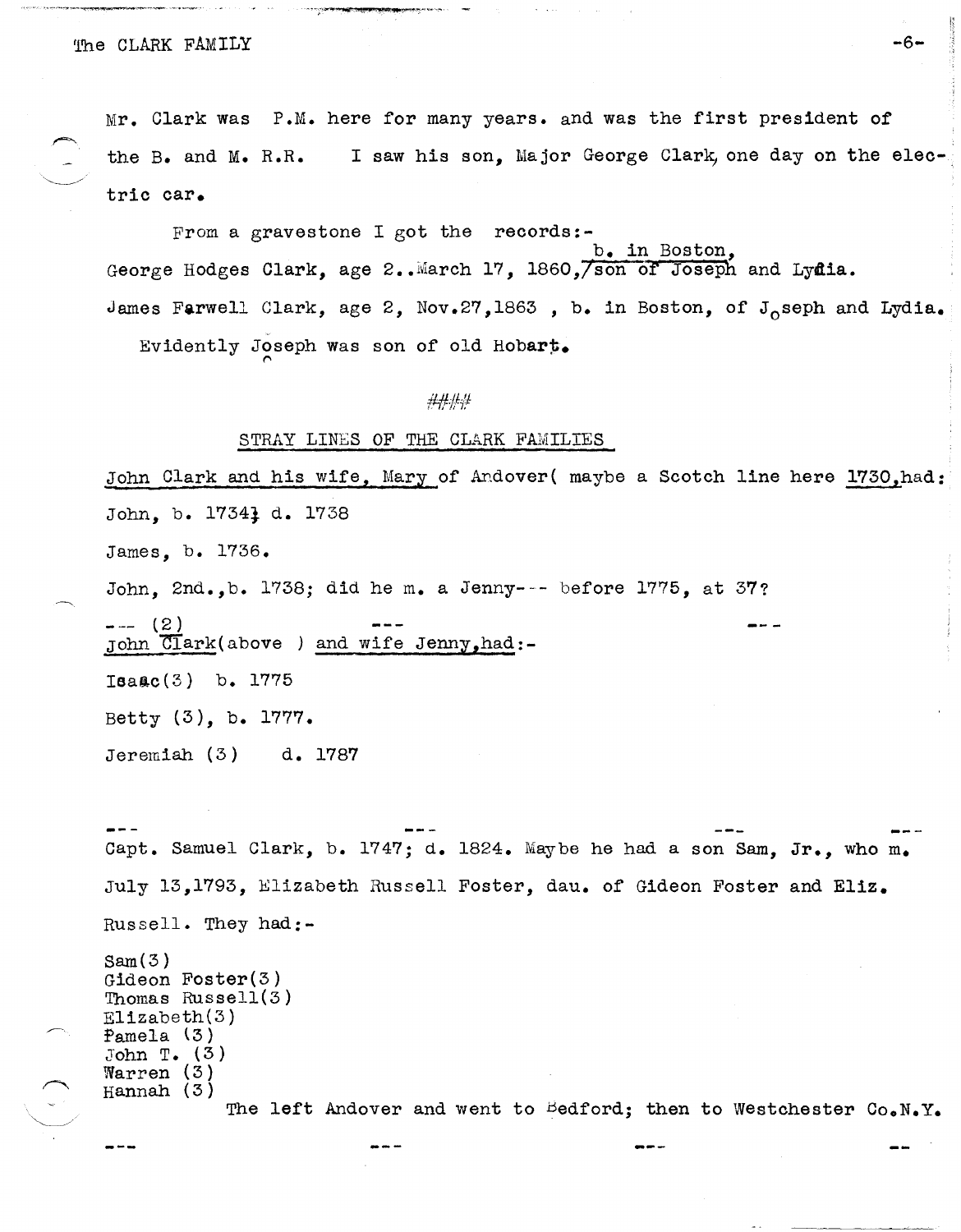# CLARK FAMILY  $-7$ -

## STRAY LINES ( cont.)

 $k$  . The interpretational  $\mathcal{E}_\mathcal{A}$ 

One Samuel Clark, it is said, came here from Braintree and built a hpme on land bought of Thomas Boynton, which was later known (1863) as the Compton home, on the road to Haggett's Pond. It was near Perry Jefferson's and Clark helped Jefferson to make soap. They rebuilt an old carpenter shop on the place for the employees of the soap factory.

he a flax dresser, b. in Scotland, Robert Clark and wife Mary, of Andover,/evidently *of* a Scotch line, had:- Mary , b. Dec.ll, 1843. Emma, b. Nov.30,1848. Elizabeth Eva, b. July 16,1853. John D. b. March 3, 1859. Kate Agnes, b. June 18,1856. Annie. George, probably b. in Scotland, 1842; m. Sarah M. Clement, 21, on Dec.

7,1865; had a daughter, Bertha Hull Clark, b. 1866.

Rufus ; I think worked in the Printing office; did he m. Rosa Mason?

# <u> RaxxhixxfamilyxīxkadixNarpixxxxxxxxxxxxxxxx</u>

 $\cancel{\#}$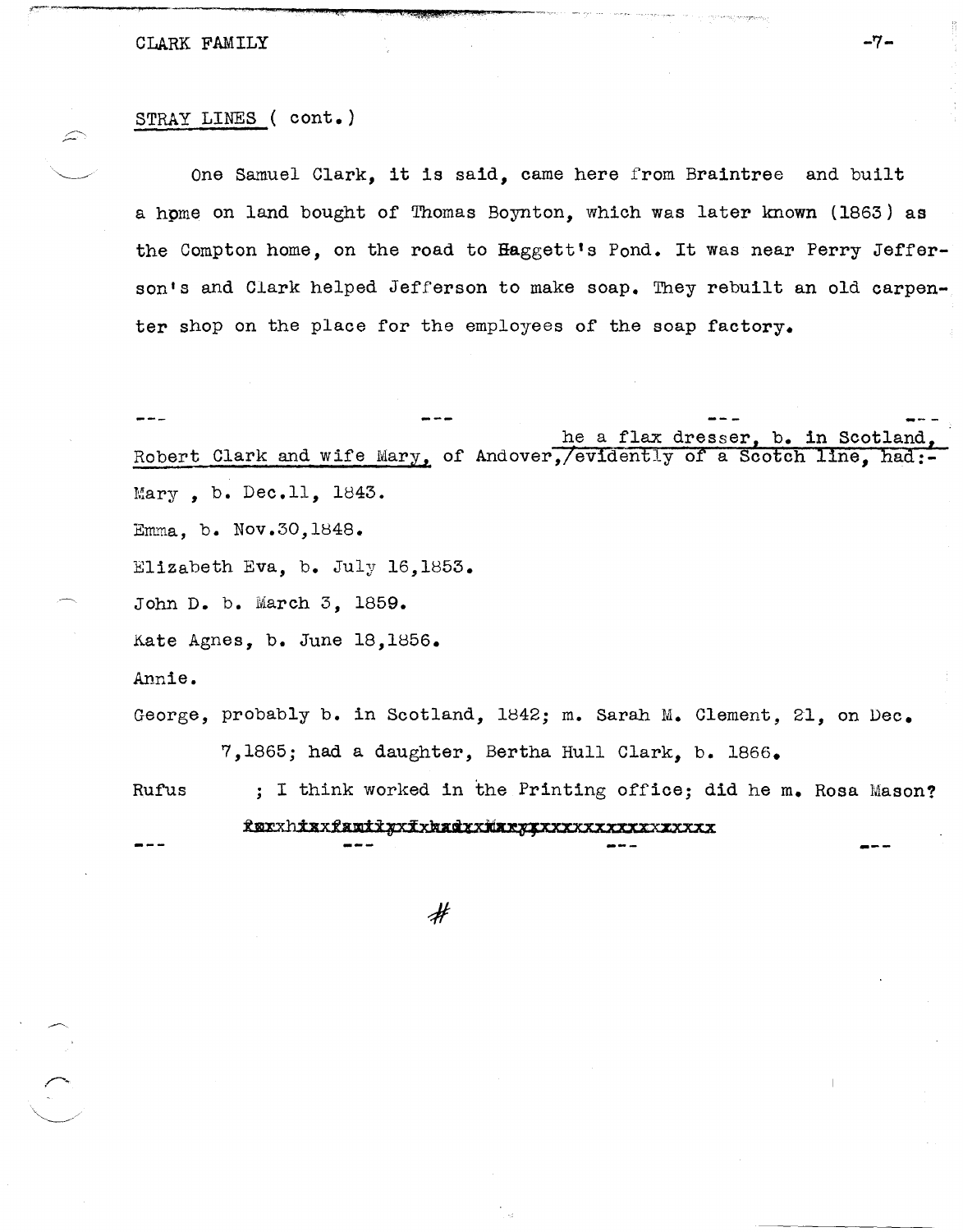$\sim$   $\sim$   $\sim$ 

 $\searrow$   $\searrow$ 

 $Parker(4)$ Clark<sup>}</sup>

 $S_{\text{graph}}$  Noyes, daughter of  $C_{\text{ol}}$ . Thos. Noyes. Their son:-NATHAN (1) CLARK of Newbury, had a son, Thomas<sup>(2)</sup> Clark who m.

Thomas (3) Clark, married Elizabeth  $P$ erkins of the Isle of Shoals. (At

his death she m. 2nd., Edward Richardson of Newbury.)

Parker (4) Clark, b. : came to Andover. he was a physician here, from 1741-50. He m., May 18, 1742, Lydia Phillips, a daughter of  $R_{ev}$ . Samuel P; hillips and wife. Hannah. His 2nd wife was Elizabeth Wainwright *ot* Ipswich: whom he m. Apr.12, 1789. She was b. 1725; d. 1798. Atter 1750. <sup>P</sup>arker (4) returned to Newbury.

Parker (4)  $C\$ lark and 1st wife, Lydia Phillips, had:-

Hanna (5), b. April 2, 1743; m. Dr. Edward Russell of No. Yarmouth,  $\overline{\mathbf{M}}\mathbf{e}$ . Lydia  $(5)$ , b.  $\qquad \qquad ; \qquad$  m.<sup>N</sup>ehemiah Abbott of Andover; he was one of

> the <sup>T</sup>rustees of P.A. Academy; he was b. Sept. 1731; d.Oct.13. 1808; no children.

Elizabeth  $(5)$ , b. Aug.11, 1746; d.y.

Parker  $(5)$ , b. April 3, 1748 in Ipswich; was a surgeon at Fort Cumberland. Nova Scotia; joined Continental Army when Revolution broke out and his property in  $N_sS_s$ . was confiscated. Served as surgeon during the war; was once a prisoner at  $H$ alifax but escaped. Lived in  $M$ achias  $H^*$ e., the only doctor there for years. Married Judith Lunt of Newbury,  $1769$ ; he d. in Machias, March 25, 1823. Had:-Phillips(6) b.in Newbury, Mass.,  $Dec.1, 1769$ ; res. Machias, Me.: m. 1798, Sophia, dau.ot Capt. Fellows of Boston;she was b. Sept.26,178l in Boston; d.Mar.14,1868.He was a  $Capt$ .  $^{he}$  d.  $^{Me}$ ar. 22, 1835. Had:- $\mathbb{W}$ m.(7), b. May 10, 1801;d. an.1874 in Jonesboro<sub>s</sub>N.Y. Sophia Fellows<sup>(7)</sup>, b. in Boston, Jan.4, 1806; m. <sup>D</sup>avid Needham of Lynn, who d. Mar.25,1827; she m. 2nd., Jan.183l,Thos.Fllnt *ot* Danvers; b.Oct.ll, 1802; was a hardware merchant of Boston.- George Alfred Flint $(8)$ , b. June 25,1839;m. May 29,186l,Anne Winslow March of Roxbury.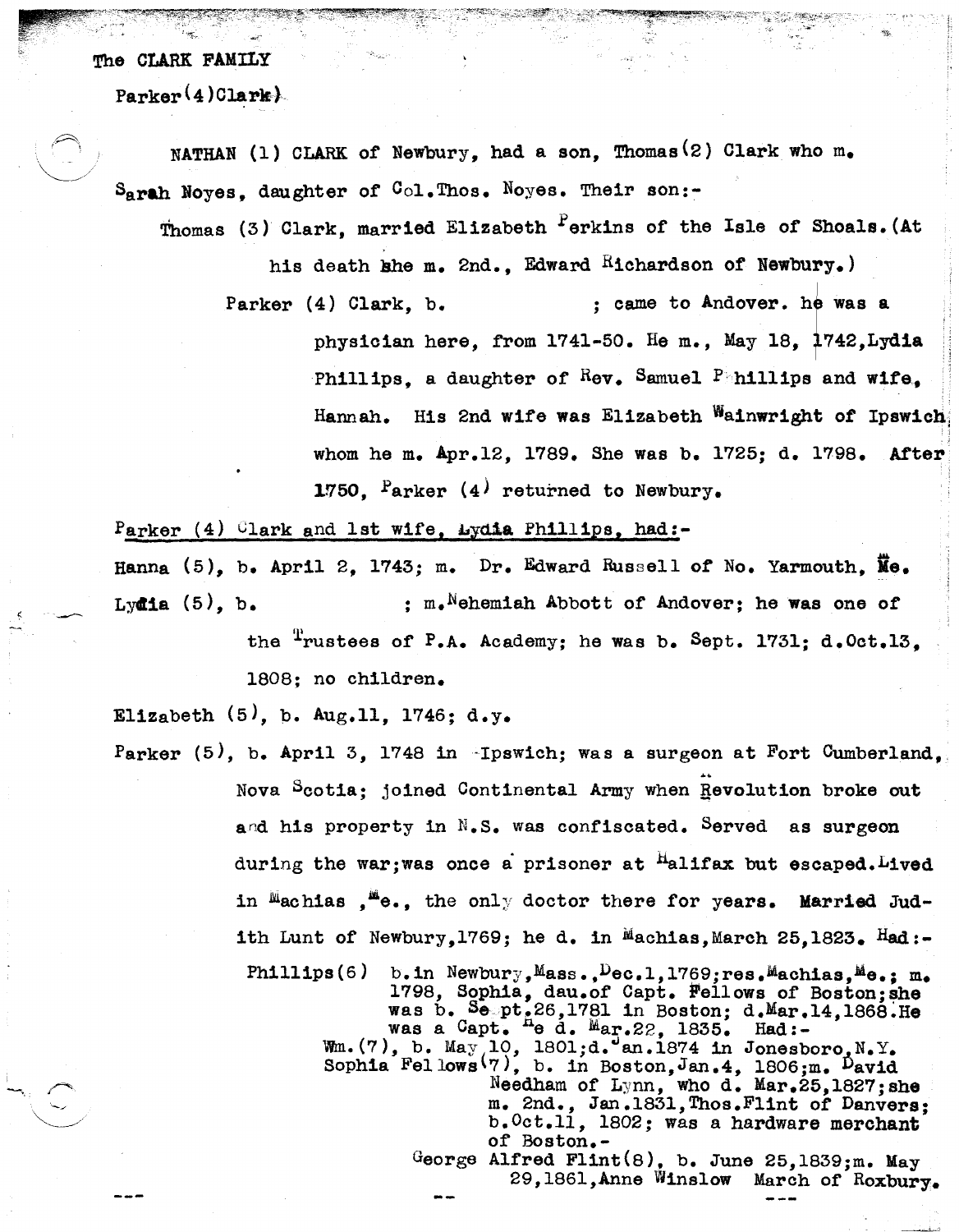$\sim$ 

 $\checkmark$ 

Another CLARK family of Andover, that of the line of Joseph Clark who married Sarah Lovejoy on Feb. 7, 1710, when he was 23 years old, may be traced back, I believe, to Edward (1) Clark, Edward<sup>(2)</sup> of  $H_{\text{avernill}}$ , who had his first grant there, 1652.

Edward(2) Clark and wife, Dorcas Bosworth, hadJoseph (3), who was b. March 6. 1653-4. He married his stepsister, Mary Pavis. She was dau. of Ephraim Davis and wife, Mary Johnson. Her mother, Mary (Johnson)  $P_{\text{avis, a window, married}}$  Edward Clark as his second wife, and her 2nd., husband. Mary was born March 1. 1667 and married Joseph  $(3)$  Clark on Aug. 18. 1685. Their children :-

Hannah  $(4)$ , b.  $0ct.29$ , 1685 ; m. Francis Johnson as his.2nd.,Apr.22 .1717. She was then called "resident of Andover" so may have come here with her brother, Joseph. The first wife of Francis Johnson was Sarah <sup>n</sup>awkes, step-daughter of Samuel <sup>w</sup>ardwell, and dau.of John Hawkes of Danvers; m. 1693; she d. 1716.

Joseph (4), b.Sept.6,1687; m. Feb.7, 1710, Sarah Lovejoy of Andover. Jos. came to Andover and was apprenticed here. Was a miller.

Jonathan  $(4)$ , b. Mar.25, 1690; m. 1st, Martha Ela;  $\mu$ .2nd., Priscilla

Whittaker.

Ephraim  $(4)$ , b. Aug. 18, 1694.

Tabitha (4), b. Dec.l. 1696.

David  $(4)$ , b.Aug.21 1699; believe he m. lst., in Kittery, Mercy---,1721; his 2nd wife was Hannah, widow of Bartholomew Frost, m. Jan.12, 1724.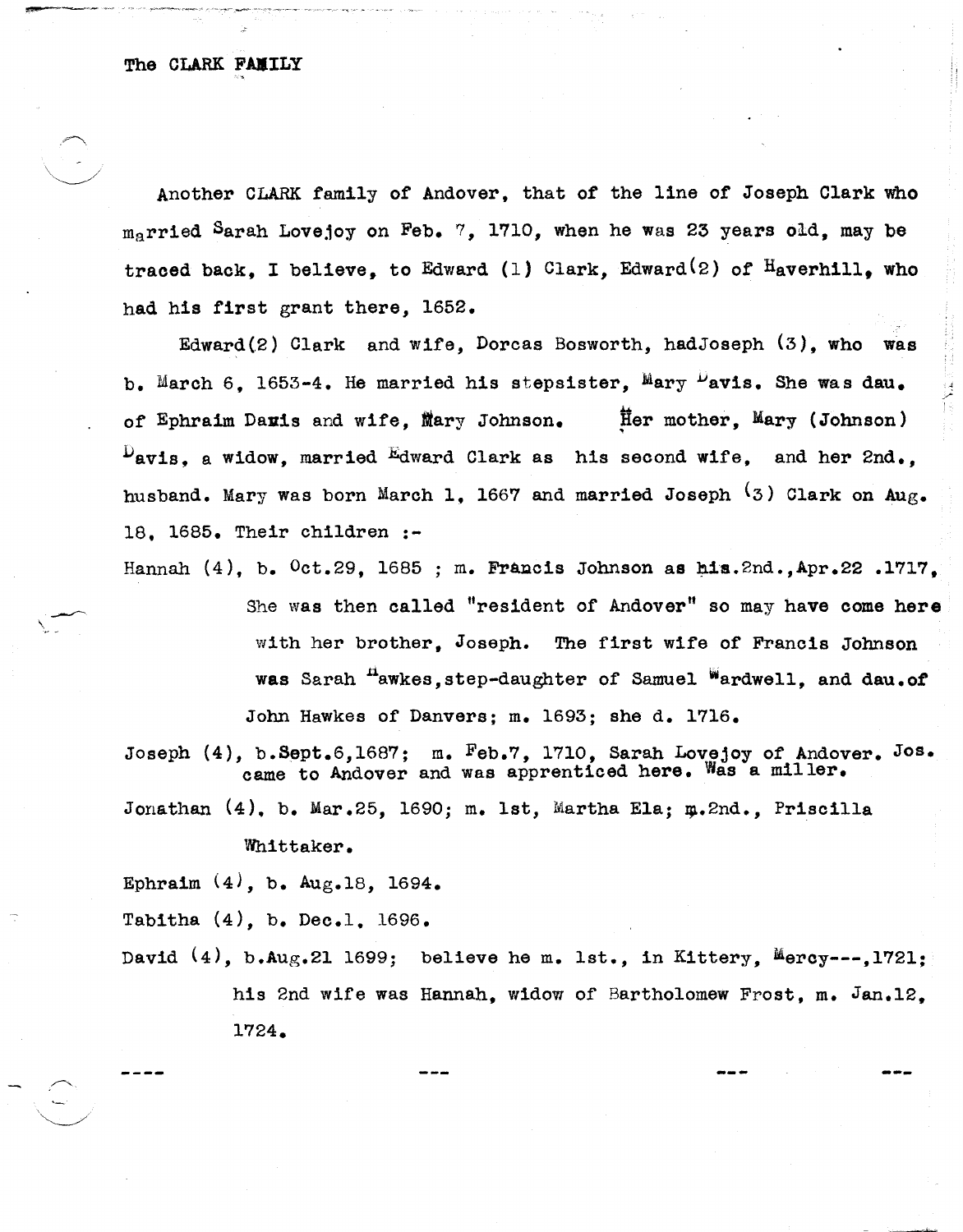*,r---.•* \*Joseph (4)Clark(Jos.(3)Edw.(2-1) and wife, Sarah Lovejoy, had:-

Mary (5), b. 1710; bapt. in South Church,  $M_{AY}$  31, 1713; m. Edward Bevins, res.of Andover,  $u_{\text{ec.16,1729}}$ ; their last church record was 1746.

-2-

- Sarah  $(5)$ , bpt. May 31, 1713; pub. to Wm. Small,  $Aug.23$ , 1733; he was possibly of the Kittery line of Smalls.
- Joseph  $(5)$ , bapt. May 31, 1713; m. Elizabeth Cornell.<sup>M</sup>arch 27, 1734 at Andover; she was dau.of Peter Cornell, b. at Billerica. Oct.24.1709.

They left for Milford, N.H. with the rest, about 1749.

Deliverance (5), b. July 24, 1715.

Ben (5) bapt in May,  $1718$ ; d.y.

Lydia  $(5)$ , b. in May; bapt. in June, 1718.

 $B_{en}$  (5) 2nd., b.  $Aug. 11, 1720.$ 

Hannah  $(5)$ , b. May 31, 1723.

 $\overline{\phantom{0}}$ 

Susanna (5), b. July 31, 1725; d. Aug. 26, 1738.

( Joseph (4) Clark was either ,a miller or a man employed about the farms, for he is called "laborer", until his father-in-law, Jos. Lovejoy, granted him land, in 1722. A part of the estate given to Joseph, was deeded  $\frac{1}{n}$  to dutiful daughter, Sarah, 4 acres- a parcel near the former homestead of Nicholas Nichols- adjoining Abraham Foster; also 2 parcels West of Jos. Clark's house where he now lives." Isaac and John Frye, were witnesses.

Vol. 112;273;1748...Joseph Clark, laborer, and his wife, Sarah, for 10 sh. rrom Matnaniel Lovejoy, deea tne above land. James Parker and Timothy Lovejoy were witnesses.

Vol.  $112;273;1748...$  Joseph Clark, husbandman, and wife, Sarah, spinster, (from occupation) for  $E = 452$ , sell their lands and homestead to Isaac Blunt-- North side Pine Swamp, 9 1/4 acr. buildings and orchard-( the Lovejoy orchards were famous and the section buildings and orchard-(the hove joy orchards were lamous and the section is still unrivalled for fruit growing)- Wm. Wardwell,Abraham Foster, with red and other oaks and great rocks, settle the location as the farm still called the Blunt place and owned to the present generation by heirs of **Isaac** Blunt, the old tavern keeper of the "evolution. This place on Highland Rd.,  $\mu$ as most likely kept as a wayside inn in the days of Joseph (4) Clark and was continued , bu Isaac Blunt. Elizabeth Cornell came of a line of Wilmington, who had always kept such an inn and the Highland Road was a section *ot*  the old highway to Woburn that parted just west into main branches to Billerica, wilmington and Boston.